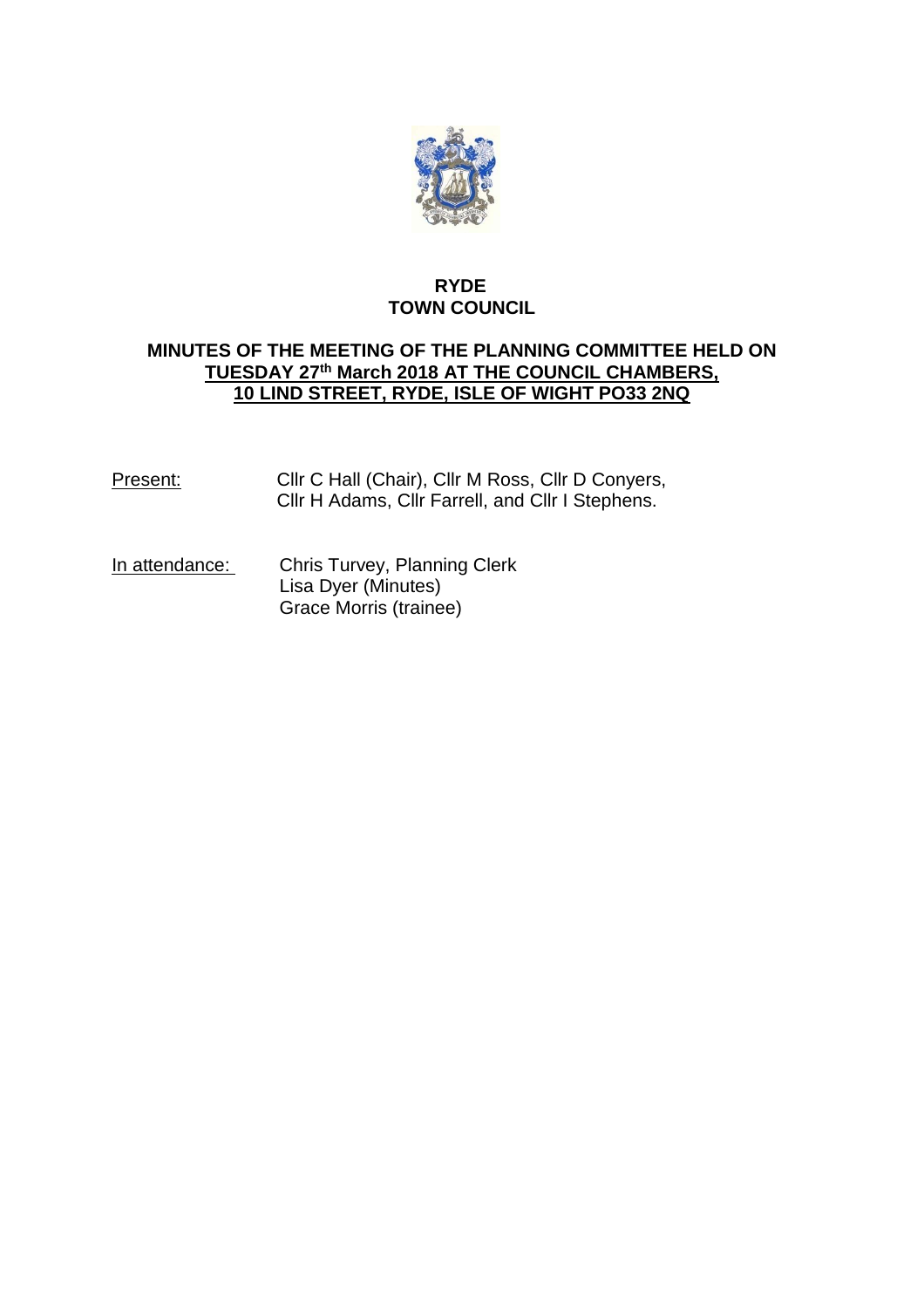#### **PUBLIC QUESTION TIME**

**None**

#### 302/17 **APOLOGIES**

Cllr J Moody and Cllr J Critchley were unable to attend due to prior engagements.

#### 303/17 **DECLARATIONS OF INTEREST**

**None**

#### 304/17 **MINUTES**

**RESOLVED - That the minutes of the planning committee held on the 6th March 2018 be approved as a true and accurate record and signed by the Chairman.**

#### 305/17 **PROGRESS ON ACTION TAKEN**

#### **Pedestrianisation of the High Street**

The Clerk informed the committee that he had been informed by Island Roads that were in the process of negotiating with IW Council to secure alternate parking in the Victoria Road Car Park for Grace's Bakery. He further stated that if successful this would mean a completely traffic free High Street.

#### **Ryde Theatre Electricity**

The Clerk informed the committee that he and Cllr Axford had attended a meeting at County Hall with IW Council officers. The clerk further stated that IW Council Officer's had agreed to take forward the problem of re-siting the aerial and as a result he would now step aside as previously agreed in committee. Cllr Stephens asked if there was any time frame attached to the IW Council's offer. The clerk informed him that although no time frame had been agreed he would check in with Cllr Axford on a regular basis to check if there were any developments.

#### 306/17 **MEMBERS QUESTIONS**

Cllr Farrell asked whether it would be possible for a group of tradesmen to redecorate the exterior of Ryde Theatre. The clerk informed her that any work carried out on Ryde Theatre would need approval from the IW Council Conservation Officer, Island Roads to permit on road scaffolding and the land owner. In addition the correct insurance, health and safety procedures and qualified tradesmen would be required to carry out the work. The clerk further stated that he would contact the owner to see whether he would give permission if all other conditions were met.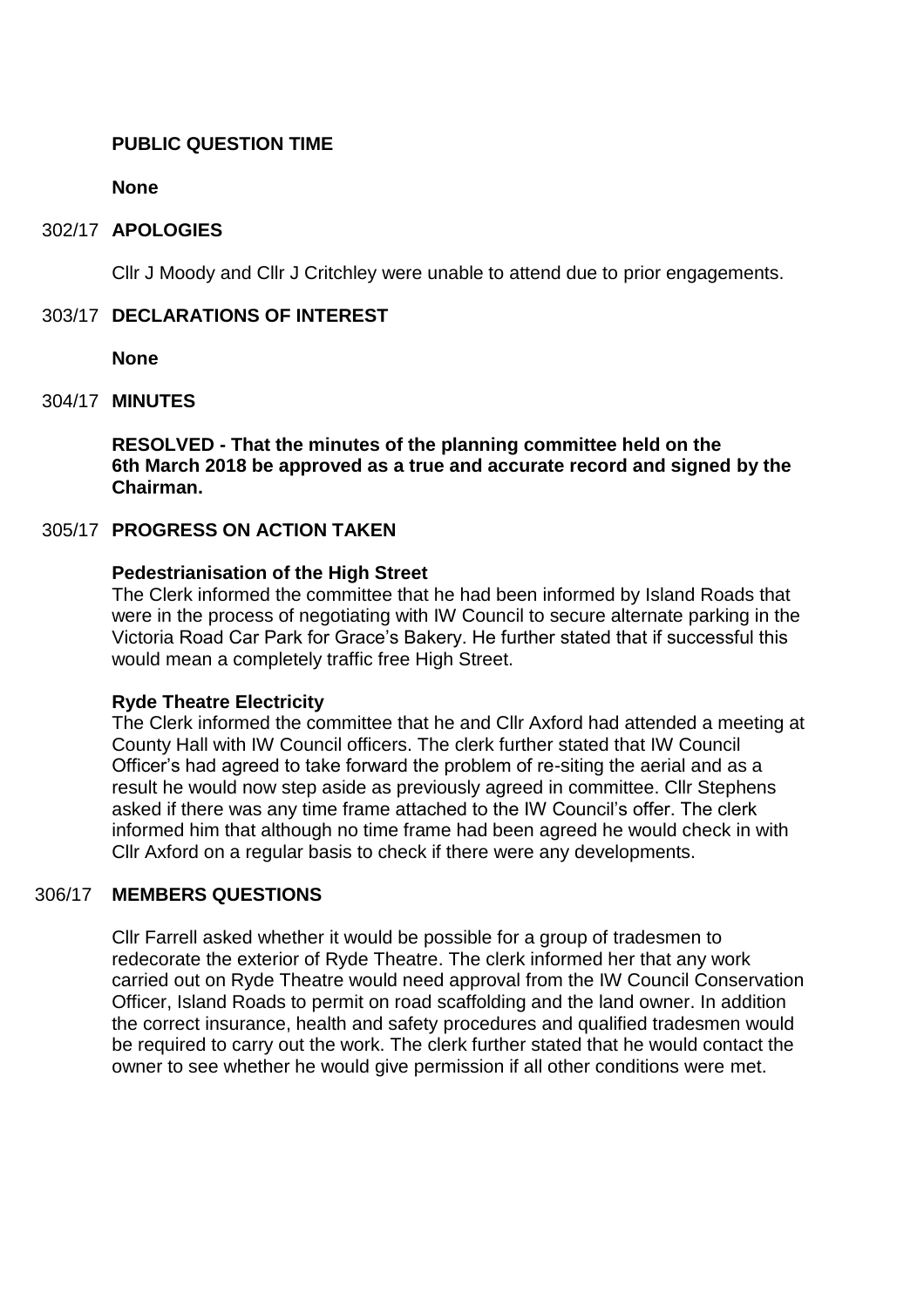### 307/17 **PLANNING APPLICATIONS**

#### **Week Commencing 9th March 2018**

**None**

# **Week Commencing 16th March 2018**

1. Application No: P/00222/18 Alt Ref: TCP/29837/E Parish(es): Ryde Ward(s): Ryde West Location: land adjacent to 17, Winston Avenue, Ryde, Isle Of Wight, PO33 Proposal: Proposed 2no. flats <http://www.iwight.com/planning/DirectToAppDetails2.aspx?P/00222/18>

# **RESOLVED – Ryde Town Council does not object to this proposal**

2. Application No: P/00246/18 Alt Ref: LBC/23415/C Parish(es): Ryde Ward(s): Ryde North West Location: Berwick Lodge, Augusta Road, Ryde, Isle Of Wight, PO33 Proposal: LBC for proposed replacement wall <http://www.iwight.com/planning/DirectToAppDetails2.aspx?P/00246/18>

# **RESOLVED – Ryde Town Council does not object to this proposal**

3. Application No: P/00251/18 Alt Ref: TCP/31968/A Parish(es): Ryde Ward(s): Binstead & Fishbourne Location: 7, Quarry Stone Close, Binstead, Ryde, Isle of Wight, PO33 3ET Proposal: Proposed double garage and conversion of existing garage to family room <http://www.iwight.com/planning/DirectToAppDetails2.aspx?P/00251/18>

# **RESOLVED – Ryde Town Council does not object to this proposal**

4. Application No: P/00244/18 Alt Ref: TCP/23455/B Parish(es): Ryde Ward(s): Havenstreet, Ashey & Haylands Location: 87 Bettesworth Road, Ryde, Isle Of Wight, PO333EN Proposal: Proposed pair of semi detached houses <http://www.iwight.com/planning/DirectToAppDetails2.aspx?P/00244/18>

#### **RESOLVED – Ryde Town Council does not object to this proposal but would seek assurance that the rights of way at present available to the adjacent home owners are not obstructed**

# **Week Commencing 23rd March 2018**

5. Application No: P/00203/18 Alt Ref: LBC/20882/M Parish(es): Ryde Ward(s): Ryde North West Location: Beldornie Tower, Augusta Road, Ryde, Isle Of Wight, PO333AU Proposal: LBC for removal of southern gable end and rebuilding to match existing arrangement <http://www.iwight.com/planning/DirectToAppDetails2.aspx?P/00203/18>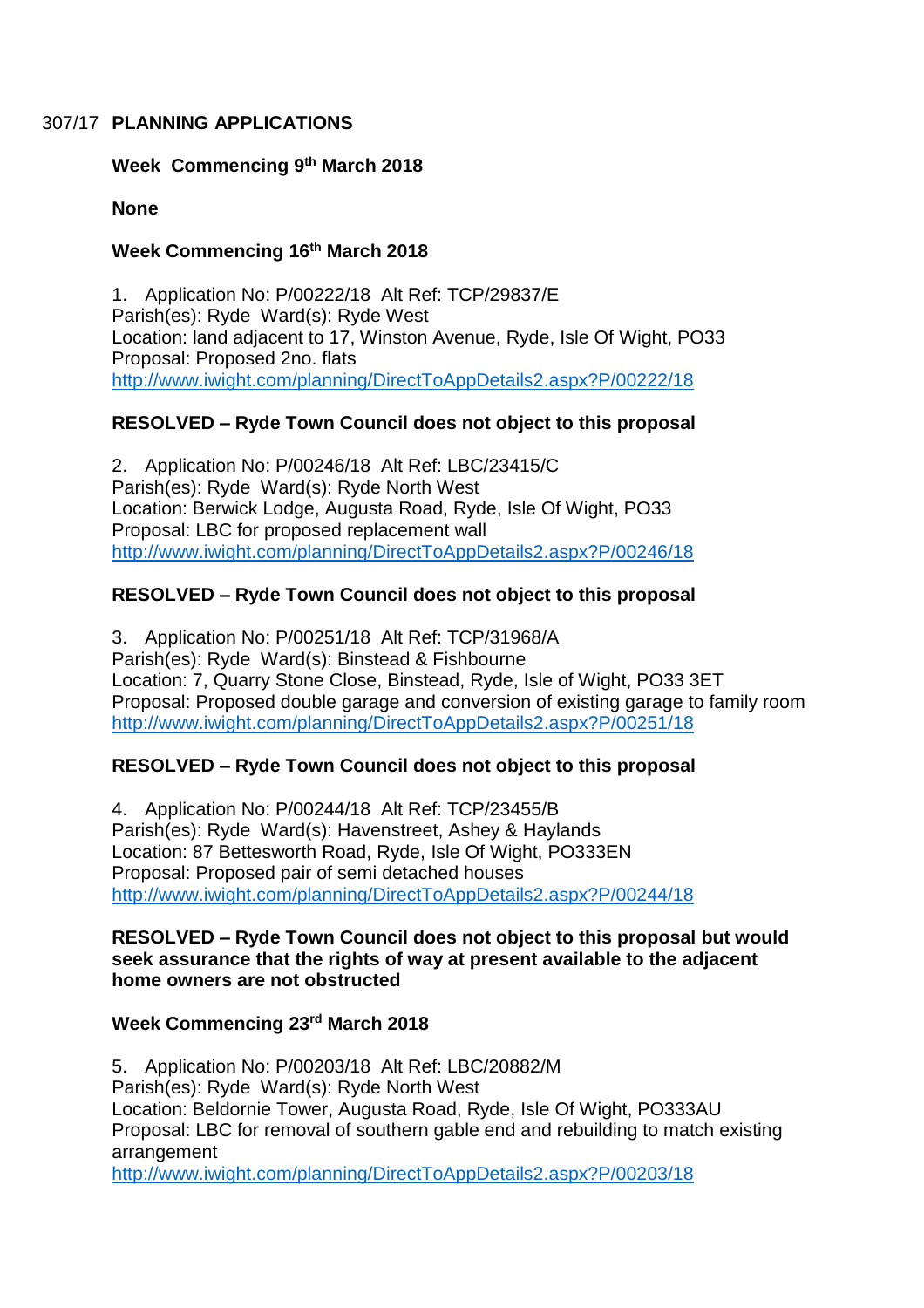6. Application No: P/00287/18 Alt Ref: TCP/33281/A Parish(es): Ryde Ward(s): Ryde North East Location: land at Palmer House and Nelson Mansions, off, Castle Street, Ryde, Isle Of Wight, PO33 Proposal: Demolition of semi-derelict garages and store buildings; proposed detached dwelling <http://www.iwight.com/planning/DirectToAppDetails2.aspx?P/00287/18>

# **RESOLVED – Ryde Town Council does not object to this proposal**

7. Application No: P/00141/18 Alt Ref: TCP/07491/A Parish(es): Ryde Ward(s): Ryde North East Location: 12a, Wood Street, Ryde, Isle Of Wight, PO332DH Proposal: Demolition of existing workshop; replacement workshop and utility room (corrected location plan received)(readvertised application) <http://www.iwight.com/planning/DirectToAppDetails2.aspx?P/00141/18>

# **RESOLVED – Ryde Town Council does not object to this proposal**

8. Application No: P/00296/18 Alt Ref: TCP/25082/A Parish(es): Ryde Ward(s): Ryde North West Location: Carmel, 6 Stonepitts Close, Ryde, Isle Of Wight, PO333NH Proposal: Demolition of conservatory; proposed single storey rear extension <http://www.iwight.com/planning/DirectToAppDetails2.aspx?P/00296/18>

# **RESOLVED – Ryde Town Council does not object to this proposal**

9. Application No: P/00290/18 Alt Ref: A/02682 Parish(es): Ryde Ward(s): Ryde North West Location: 166 High Street, Ryde, Isle Of Wight, PO332HW Proposal: 1 x externally illuminated fascia sign; 1 x non illuminated projecting sign <http://www.iwight.com/planning/DirectToAppDetails2.aspx?P/00290/18>

# **RESOLVED – Ryde Town Council does not object to this proposal**

# 308/17 **PLANNING REVISIONS**

**None.**

309/17 **PLANNING APPEALS**

**None**

# 310/17 **PLANNING DECISIONS**

 $\mathsf{Week}$  ending 2<sup>nd</sup> March 2018

**None**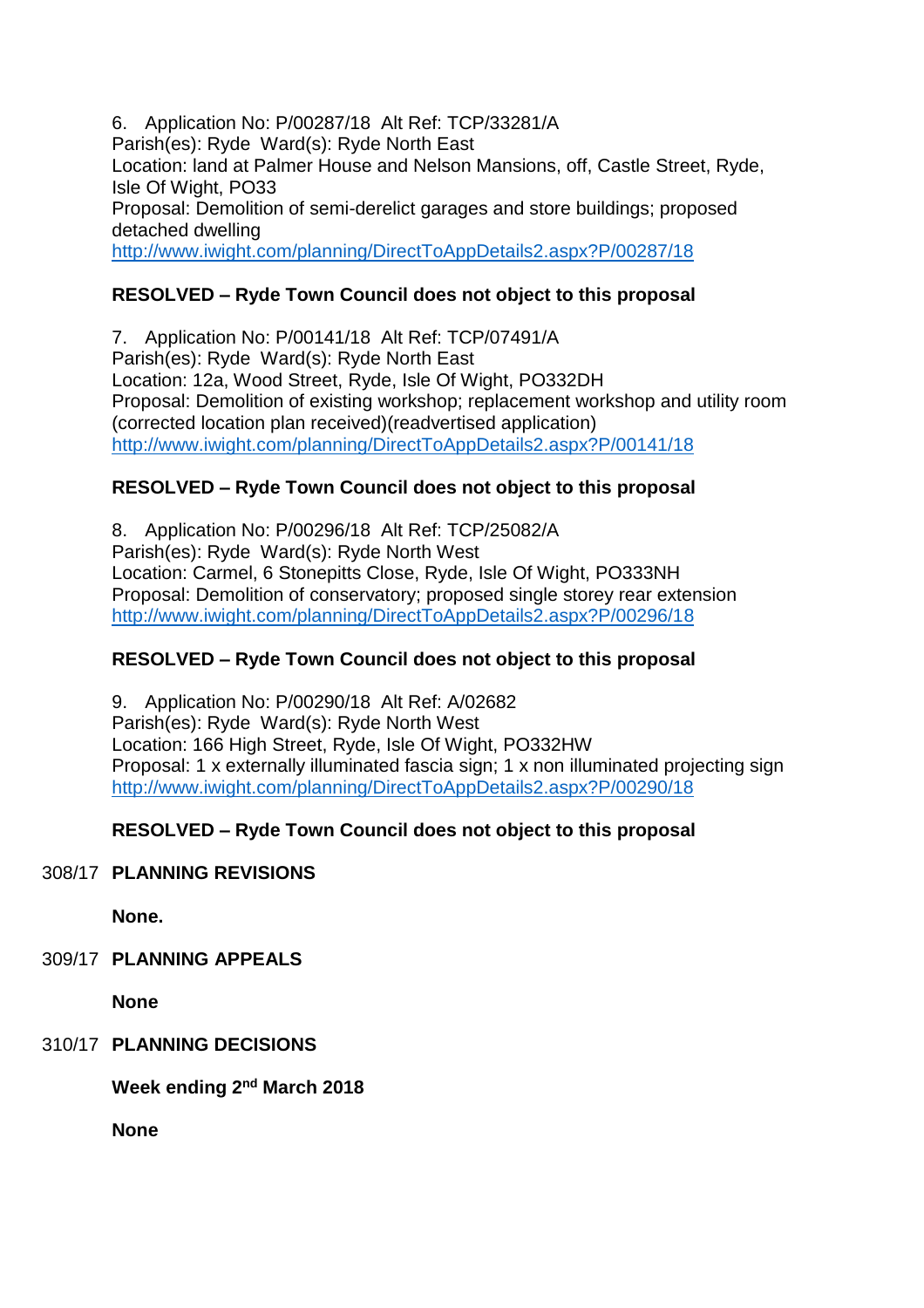# **Week ending 9 th March 2018**

#### **Application No: P/00043/18**

Location: 15 The Mall, Ryde, Isle Of Wight, PO333SF Parish: Ryde Ward: Binstead & Fishbourne Proposal: Proposed single storey extension to the front of the existing property forming entrance porch, en suite, shower room and extension of the lounge Decision: Granted Plan Permission (or issue Cert)

### **RESOLVED - Ryde Town Council did not object to this proposal**

#### **Application No: P/00113/18**

Location: 246 Upton Road, Ryde, Isle Of Wight, PO333JG Parish: Ryde Ward: Havenstreet, Ashey & Haylands Proposal: Proposed single storey side and infill extension forming additional living accommodation Decision: Granted Plan Permission (or issue Cert)

### **RESOLVED - Ryde Town Council did not object to this proposal**

#### **Application No: P/00058/18**

Location: Suncourt, Playstreet Lane, Ryde, Isle Of Wight, PO333LJ Parish: Ryde Ward: Ryde West Proposal: Proposed single storey side extension; first floor rear extension Decision: Granted Plan Permission (or issue Cert)

#### **RESOLVED - Ryde Town Council was unable to make a meaningful comment on this proposal because the tree report was insufficient in detail to ascertain the possible harm to the trees on the site.**

#### **Week ending 16th March 2018**

#### **Application No: P/00048/18**

Location: Heathcourt, 27 Salisbury Road, Ryde, Isle Of Wight, PO331BY Parish: Ryde Ward: Ryde East Proposal: Demolition of existing extension; replacement single storey side and rear extension Decision: Granted Plan Permission (or issue Cert)

#### **RESOLVED - Ryde Town Council did not object to this proposal Application No: P/00041/18**

Location: 55 West Hill Road, Ryde, Isle Of Wight, PO331LG Parish: Ryde Ward: Ryde North East Proposal: Proposed single storey side/rear extension Decision: Granted Plan Permission (or issue Cert)

#### **RESOLVED - Ryde Town Council did not object to this proposal**

#### **Application No: P/00019/18**

Location: Beldornie Tower, Augusta Road, Ryde, Isle Of Wight, PO333AU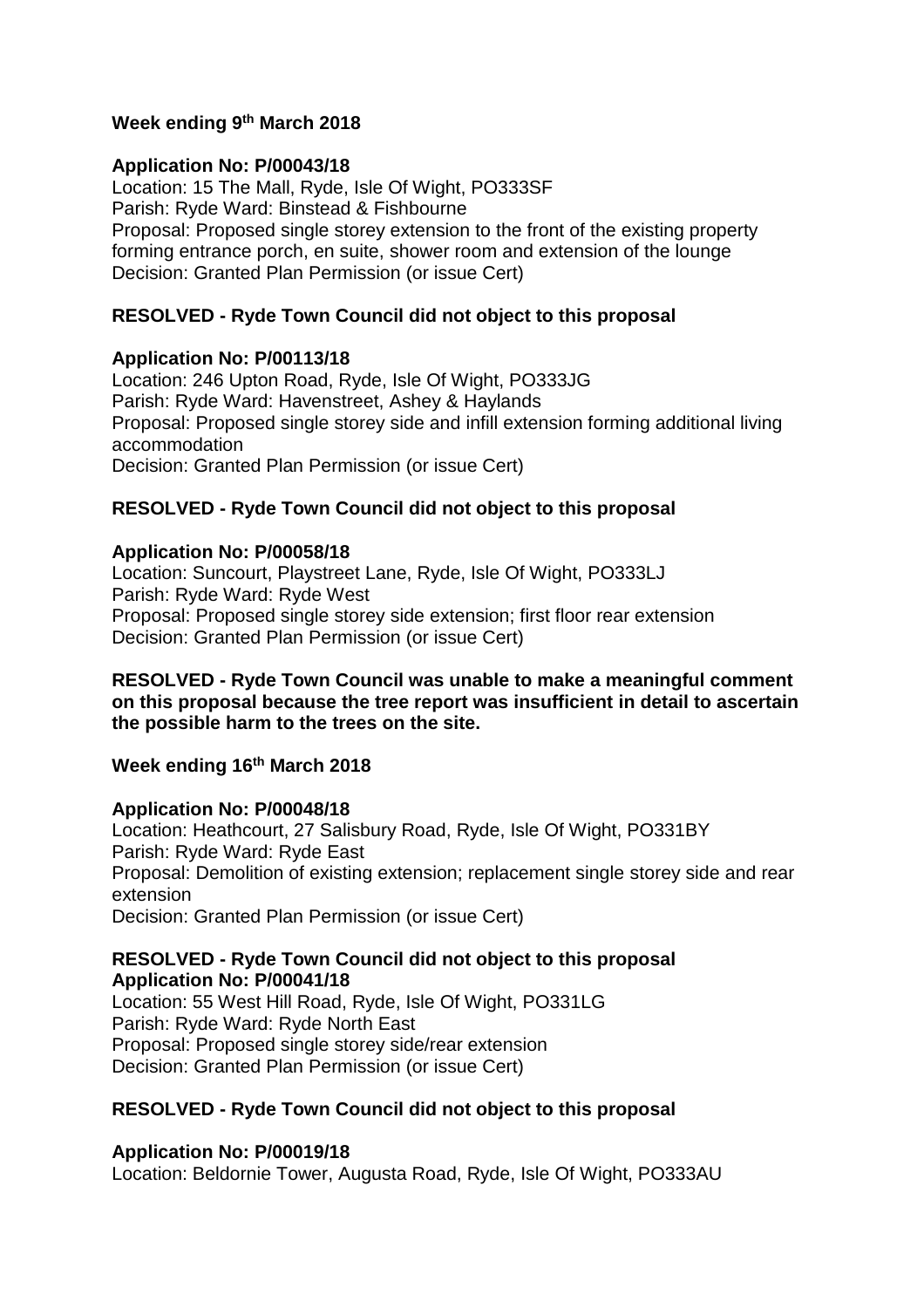Parish: Ryde Ward: Ryde North West Proposal: Proposed pool building Decision: Granted Plan Permission (or issue Cert)

### **RESOLVED - Ryde Town Council did not object to this proposal**

#### **Application No: P/00020/18**

Location: Beldornie Tower, Augusta Road, Ryde, Isle Of Wight, PO333AU Parish: Ryde Ward: Ryde North West Proposal: LBC for proposed pool building Registration Date: 16/01/2018

#### **RESOLVED - Ryde Town Council did not object to this proposal**

#### **Application No: P/00082/18**

Location: Millfield, 29 Queens Road, Ryde, Isle Of Wight, PO333BG Parish: Ryde Ward: Ryde North West Proposal: Lawful Development Certificate to establish compliance with condition 1 on P/00180/13 to establish a legal commencement of works for this development Decision: Granted Plan Permission (or issue Cert)

### **RESOLVED - Ryde Town Council did not object to this proposal**

#### **Application No: P/00094/18**

Location: 21 Longmead Road, Ryde, Isle Of Wight, PO332TN Parish: Ryde Ward: Ryde South Proposal: Proposed decking at rear of the house Decision: Granted Plan Permission (or issue Cert)

#### **RESOLVED - Ryde Town Council did not object to this proposal**

#### **Application No: P/00072/18**

Location: Aldermoor Farm, Upton Road, Ryde, Isle Of Wight, PO333LA Parish: Ryde Havenstreet, Ashey & Haylands Proposal: Conversion of former farm buildings to form two houses (one with ancillary office space)

Decision: Refuse Plan Perm (or not issue Cert)

- 1. The site is located outside of, and not immediately adjacent to, the defined settlement boundary of the Ryde Key Regeneration Area, within a less sustainable and accessible location which is likely to encourage private car use and deter travel by more sustainable modes of transport, and the application has not demonstrated that there is a specific local need for the development. Therefore the proposal is considered to be contrary to the aims of policies SP1 (Spatial Strategy), SP7 (Travel) and DM17 (Sustainable Travel) of the Island Plan Core Strategy.
- 2. The application contains insufficient information in relation to protected species to enable the Local Planning Authority to establish the effect of the development on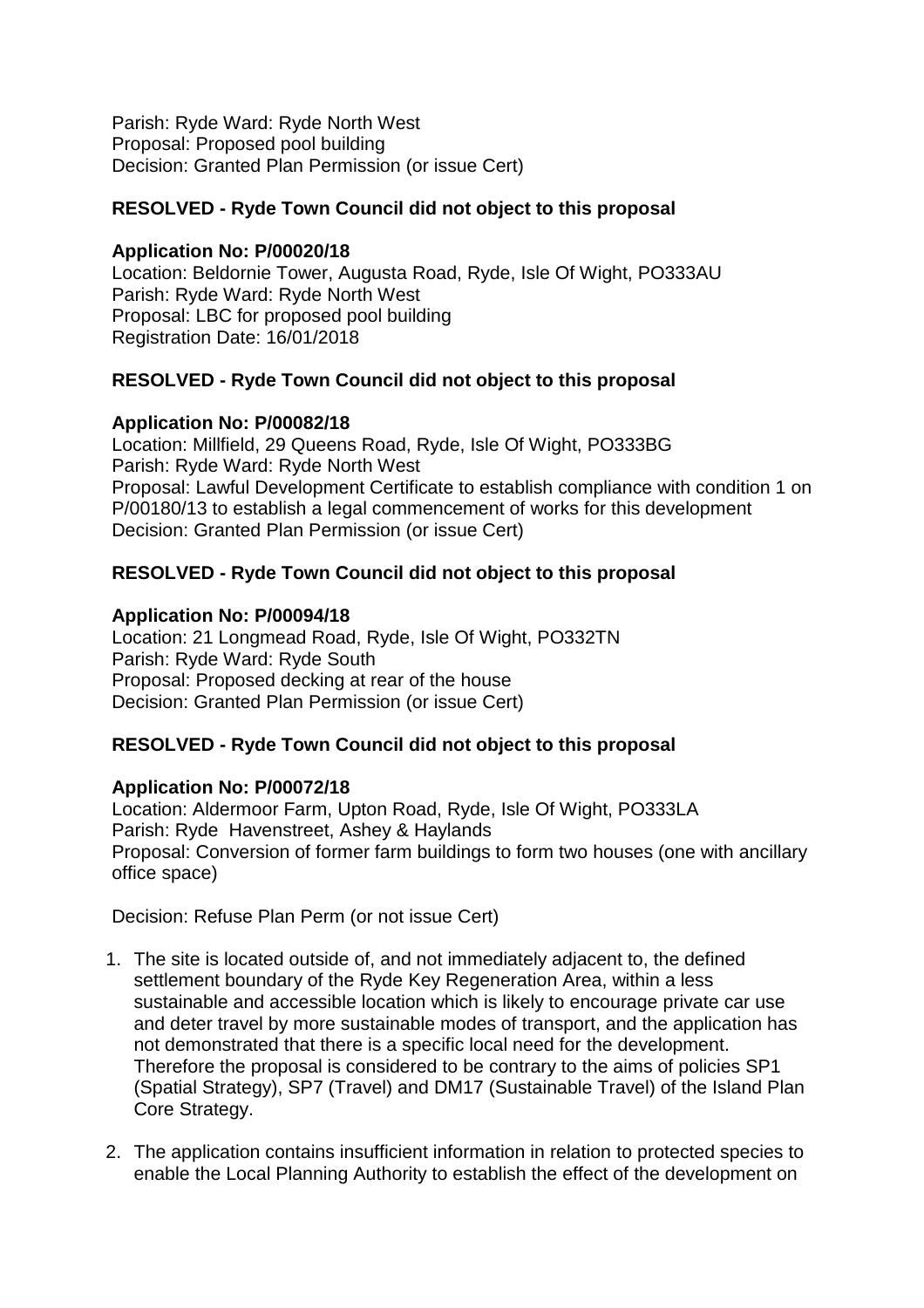those species . The proposal is therefore contract to policies SP5 (Environment) and DM12 (Landscape, Seascape, Biodiversity and Geodiversity) of the Island Plan CoreStrategy as well as the requirements of the National Planning Policy Framework.

# **RESOLVED - Ryde Town Council did not object to this proposal**

# 311/17 **TREE DECISIONS**

# **Protection Trees in Tree Preservation Order 1994/31 W1 Location 18 Seasons, Quarr Road, Binstead, PO33 4EL**

Consent for the following:

To carry out the work requested to the trees detailed in the application. Reason: The work is necessary to remove unwanted specimens from an Ancient Semi Natural Woodland and prevent them becoming into conflict with the neighbouring.

# **Protection Trees in Tree Preservation Order TPO/1975/2 Location 35 Buckland Gardens, Ryde**

Consent for the following:

To fell the horse chestnut detailed in the application.

Reason: the tree has a large decay pocket in the base of the tree making it unsafe. Conditions:

It is a condition of this consent that a replacement tree is planted. This is to be a walnut tree l juglans Regina" of at least half-standard size (as defined in British Standard 3936) to be planted in a location/s as may be agreed in writing by the Council. Planting must be completed within one planting season (October to March) of the tree being felled. If the tree dies within 2 years of planting then it must be replaced with one of the same size and species as conditioned above.

Reason: In the interests of the amenity of the area and to comply with the Town and Country Planning Act 1990 that requires replacements for felled trees to be planted.

# **Protection Trees in Ryde St Johns Conservation Area Location St Cecilias Abbey, Apply Rise, Ryde**

No objection to the following:

To raise the crowns of the line of trees detailed in the application to give a 3 metres clearance above the pavement.

Reason: The tree work is necessary to prevent the trees obstructing the pavement. Conditions:

All work must be carried out to a minimum of BS3998 2010 "Recommendations for Tree Work" or current industry "best practice". Working practices should comply with guidance and regulations issued by the Health & Safety Executive.

Reason: To ensure the health and future amenity value of the trees.

# **Protection Trees in Ryde Conservation Area**

# **Location Ryde School, 7 Queens Road, Ryde**

No objection to the following:

T1 -Holm oak to have the 2 lowest horizontal limbs extending over the playing field removed and the lowest opposite limb extending over the path reduced by 40 % T2 -Holly located beneath T1 reduced by 50%